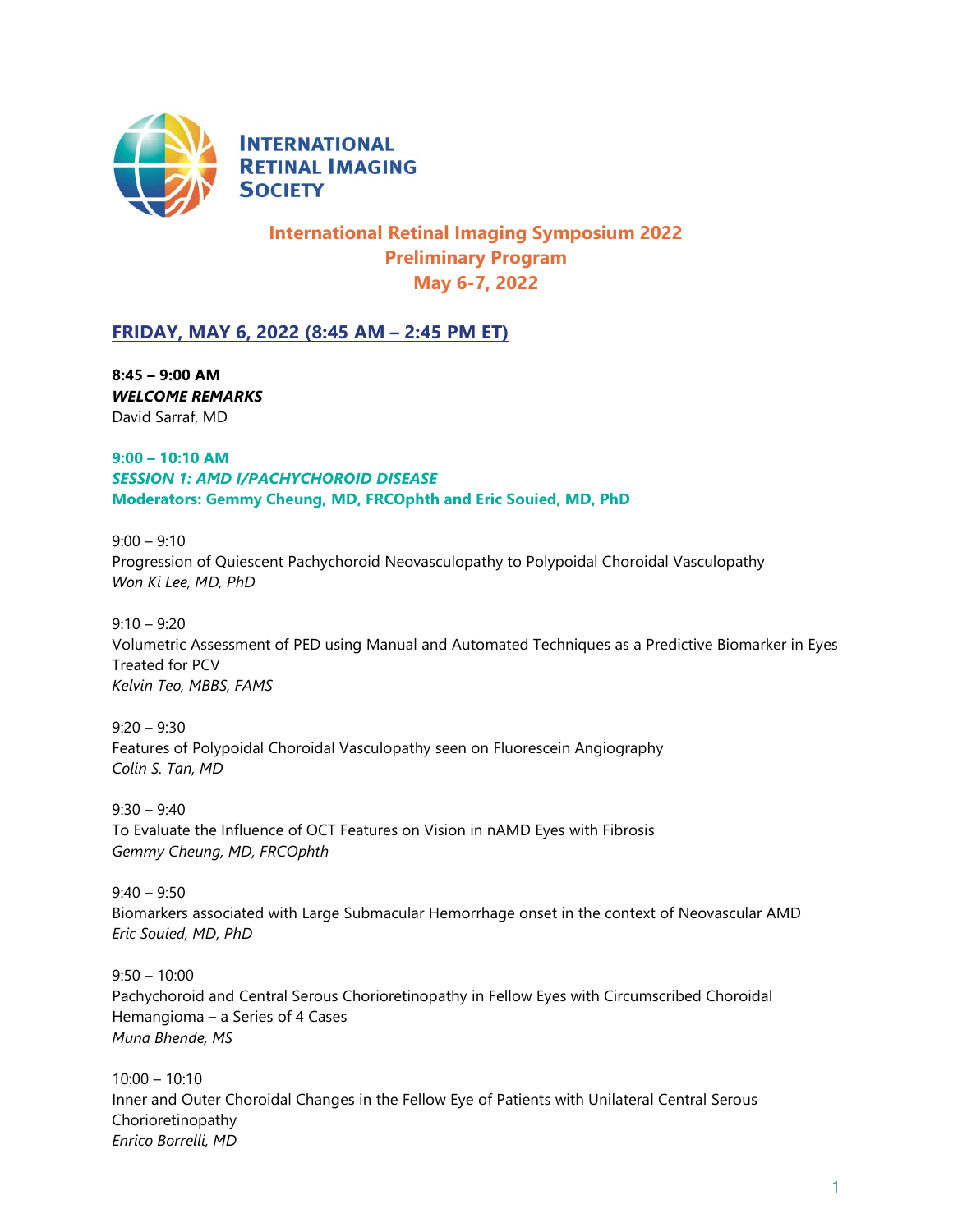#### 10:10 – 10:50 AM SESSION 2: ARTIFICIAL INTELLIGENCE I Moderators: Amitha Domalpally, MD, PhD and SriniVas R. Sadda, MD

 $10:10 - 10:20$ Denoising Swept Source Optical Coherence Tomography Volumetric Scans using a Deep Learning Model Gerardo Ledesma-Gil, MD, FICO

 $10:20 - 10:30$ Influence of Race on Training Data Quality for Artificial Intelligence (AI) Algorithms Amitha Domalpally, MD, PhD

 $10:30 - 10:40$ Effectiveness of a Single Exam Artificial-Intelligence based Retinopathy of Prematurity Prediction Model in three Asian populations J. Peter Campbell, MD, MPH

 $10:40 - 10:50$ Machine Learning Quantification of Fluid Volume in Eyes with Retinal Vein Occlusion undergoing Treatment with Aflibercept: the REVOLT Study Netan Choudhry, MD, FRCSC

## $10:50 - 11:30$  AM SESSION 3: ARTIFICIAL INTELLIGENCE II Moderators: Amitha Domalpally, MD, PhD and SriniVas R. Sadda, MD

10:50 – 11:00 Deep Learning Based Optimized Diabetic Retinopathy Screening System for Resource Constraint Devices Rehman Siddiqui, FRCS(Ed), FRCOphth, FACS, FASRS

 $11:00 - 11:10$ Deep Learning-Based Classification of Diabetic Retinopathy with or without Macular Ischemia Using Optical Coherence Tomography Angiography Images Alexandra Miere, MD, PhD

11:10 – 11:20 Machine Learning to Predict Development of Macular Atrophy Under Anti-VEGF Therapy in Patients with nAMD Marion Munk, MD, PhD

11:20 – 11:30 Automated Identification of Incomplete and Complete Retinal Epithelial Pigment and outer Retinal Atrophy Using Machine Learning SriniVas R. Sadda, MD

#### 11:30 AM – 12:00 PM SATELLITE SYMPOSIA (non-CME)

11:30 – 11:45 AM Heidelberg Engineering: High Resolution Spectralis OCT Richard F. Spaide, MD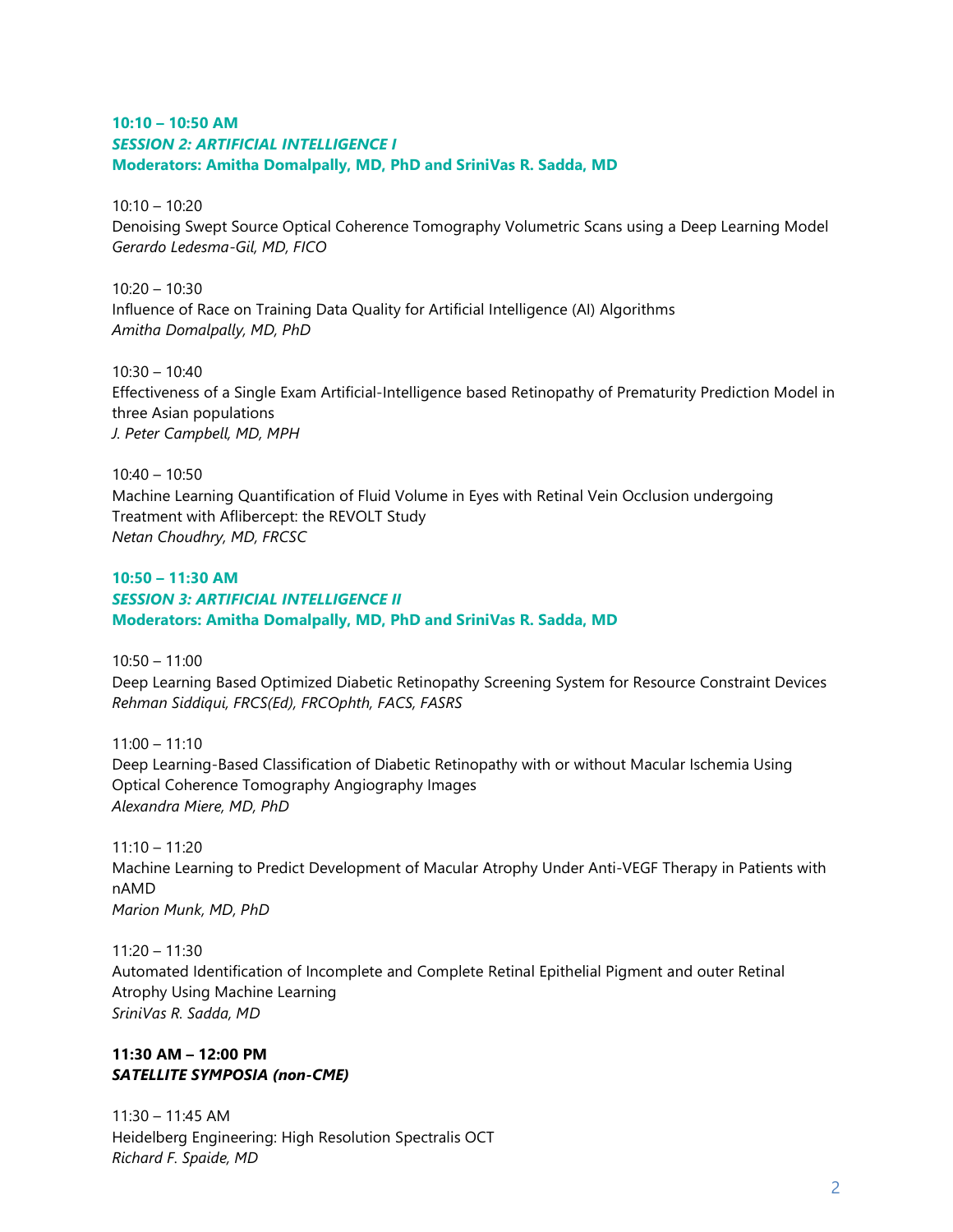11:45 – 11:55 AM Iveric Bio: Evaluation of GA Growth Parameters and Impact on Foveal Progression: Post Hoc Analysis of the GATHER1 Trial Pravin U. Dugel, MD

11:55 AM – 12:00 PM Discussion/Wrap Up

12:00 – 12:50 PM SESSION 4: IMAGING I Moderators: Francesco Bandello, MD, FEBO and K. Bailey Freund, MD

 $12:00 - 12:10$ Volume Rendering of Deep Retinal Age-Related Microvascular Alterations (DRAMA) K. Bailey Freund, MD

12:10 – 12:20 Comparison of Peripheral Extension, Acquisition Time and Image Chromaticity of Clarus, Optos, and EIDON Systems Francesco Bandello, MD, FEBO

12:20 – 12:30 Ultrawide Field Handheld Optical Coherence Tomography Yifan Jian, PhD

12:30 – 12:40 Imaging the Vitreous with a Novel Boosted Optical Coherence Tomography Technique Richard F. Spaide, MD

12:40 – 12:50 Ophthalmic Artery Angioplasty for Age-Related Macular Degeneration Anibal A. Francone, MD

12:50 – 1:30 PM SESSION 5: OCT IMAGING Moderators: K. Bailey Freund, MD and Francesco Pichi, MD

12:50 – 1:00 Objective Quantification of Posterior Segment Inflammation: Measuring Vitreous Haze and Cells Using Optical Coherence Tomography Francesco Pichi, MD

 $1:00 - 1:10$ RIPLs, an Optical Coherence Tomography Biomarker of Cardiovascular Disease Mathieu F. Bakhoum, MD, PhD

 $1:10 - 1:20$ High Variation in Inner Retinal Reflectivity Predicts Poor Visual Outcome in Patients with Central Retinal Vein Occlusion: Application of Optical Intensity Ratio Analysis to the SCORE2 Dataset Nitish Mehta, MD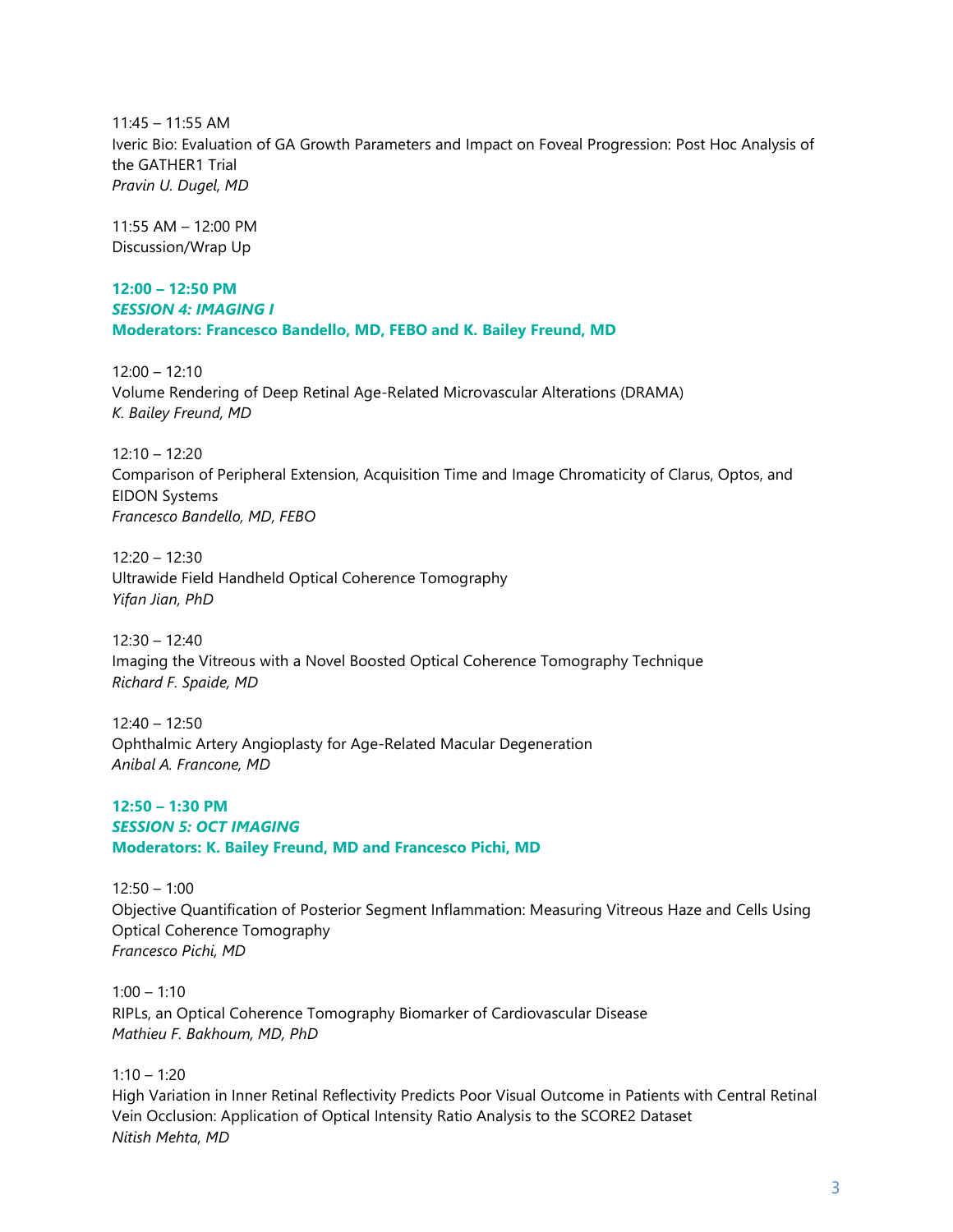$1:20 - 1:30$ Optical Coherence Tomography Predictors of 3-Year Visual Outcome for Type 3 Macular Neovascularization Riccardo Sacconi, MD, FEBO

## 1:30 – 2:40 PM SESSION 6: OCT-A IMAGING Moderators: Alain Gaudric, MD and Richard B. Rosen, MD

 $1:30 - 1:40$ OCTA Derived Vessel Skeleton Density Versus Flux and their Associations with Systemic Determinants of **Health** Amir H. Kashani, MD, PhD

 $1:40 - 1:50$ Phenotyping of Retinal Neovascularization in Ischemic Retinal Vein Occlusion Using Wide Field OCT Angiography Hagar Khalid, MD

 $1:50 - 2:00$ From Outer Retinal Capillary Proliferation to Subretinal New Vessels in Mactel 2 Alain Gaudric, MD

 $2:00 - 2:10$ Anomalies of the Retinal Capillary Plexuses in Coats' Disease seen on OCT Angiography Valerie Krivosic, MD

 $2:10 - 2:20$ Retinal Capillary Perfusion Heterogeneity in Diabetic Retinopathy Detected by Optical Coherence Tomography Angiography Eduardo Navajas, MD, PhD

 $2:20 - 2:30$ Dynamic OCT Angiography and Adaptive Optics SLO in the Microvascular Assessment of Sickle Cell Retinopathy Richard B. Rosen, MD

 $2:30 - 2:40$ Investigating the Utility of Near Infrared Reflectance (NIR) Imaging for Diabetic Retinopathy Screening Yasha S. Modi, MD, MHS

 $2:40 - 2:45$ CLOSING REMARKS David Sarraf, MD

2:45 PM ADJOURN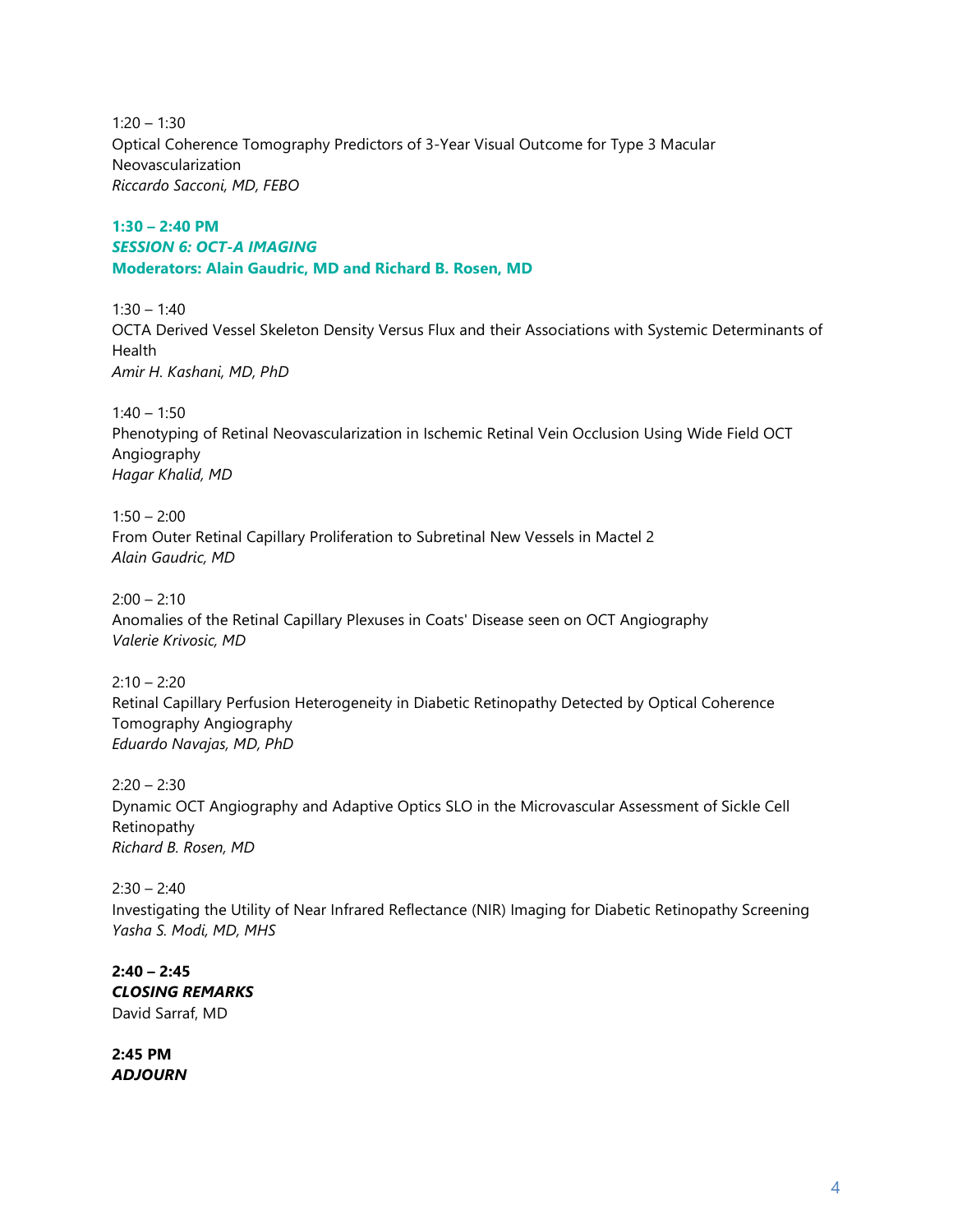## SATURDAY, MAY 7, 2022 (8:45 AM – 1:35 PM ET)

8:45 – 9:00 AM WELCOME REMARKS David Sarraf, MD

9:00 – 9:50 AM SESSION 7: IMAGING II Moderators: Richard F. Spaide, MD and Cynthia A. Toth, MD

 $9:00 - 9:10$ Seven-Year Follow-Up of Outer Retina-Retinal Pigment Epithelium-Choroid in Patient with Central Retinal Chorioretinopathy Seung Young Yu, MD

 $9:10 - 9:20$ Ultra-Widefield OCT Imaging of Scleral Curvature Changes in Highly Myopic Children and Adolescents Kyoko Ohno-Matsui, MD, PhD

 $9:20 - 9:30$ Three-Dimensional Choroidal Contour Mapping in Pathology: Comparison with Healthy Controls Jay Chhablani, MD

 $9:30 - 9:40$ Improving Vascular Severity Assessment in ROP Cynthia A. Toth, MD

9:40 – 9:50 The Benefits of Using FLIO (Fluorescence Lifetime Imaging Ophthalmoscopy) in Patients with Macular Telangiectasia Type 2 (MACTEL) Lydia Sauer, MD

9:50 – 10:20 AM SESSION 8: INHERITED RETINAL DISEASE Moderators: Anita Agarwal, MD and David Sarraf, MD

 $9:50 - 10:00$ Longitudinal Analysis of Functional and Structural Outcome Measures in PRPH2-Associated Retinal Dystrophy Rachael Heath Jeffery, MChD, MPH

10:00 – 10:10 Retinal Autofluorescence Lifetimes in Best Macular Dystrophy Chantal Dysli, MD, PhD

10:10 – 10:20 Understanding Peripherin/RDS Phenotypic Variations Anita Agarwal, MD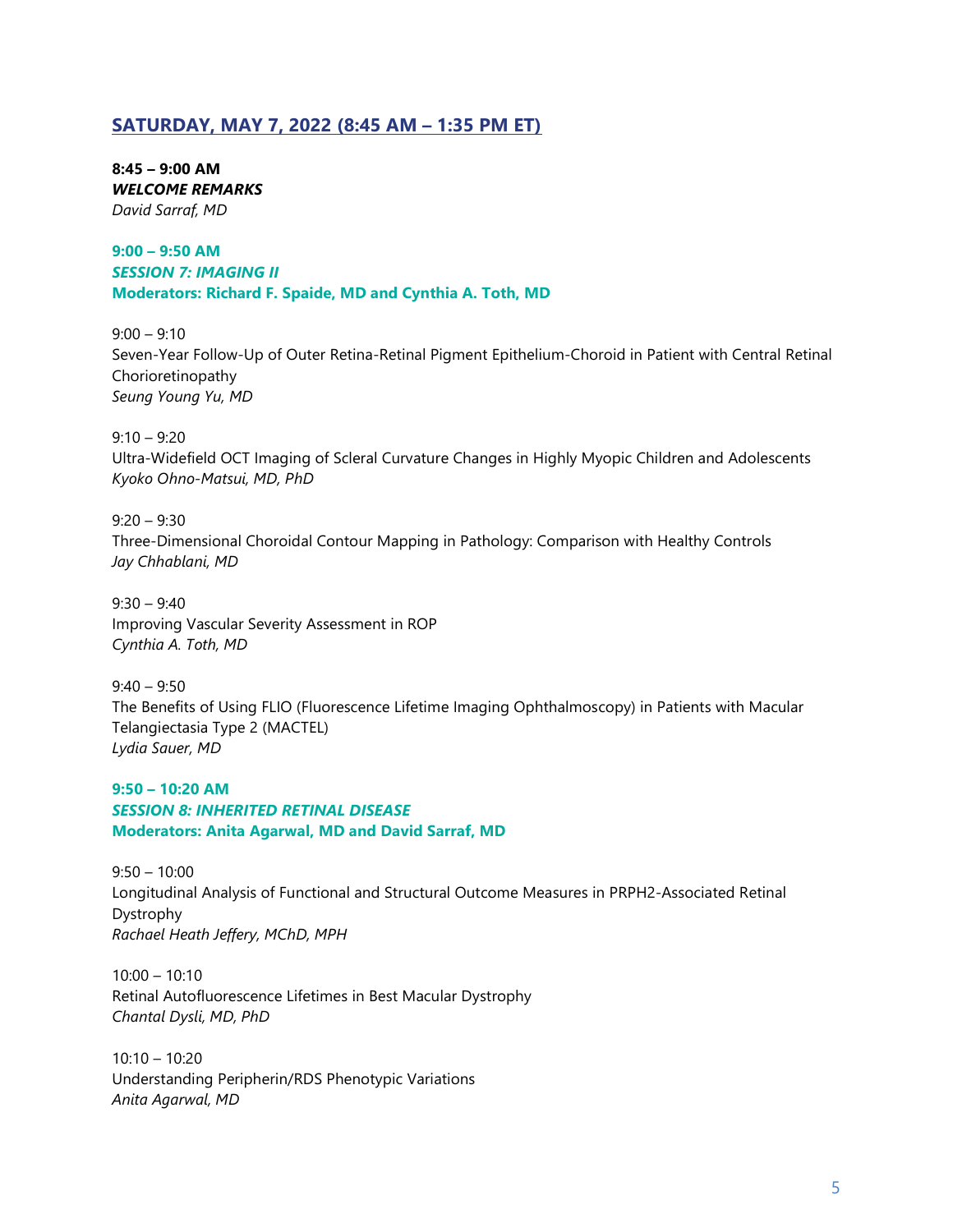#### 10:20 – 10:50 AM SESSION 9: INFLAMMATORY DISEASE AND BEYOND Moderators: Vishali Gupta, MD, MS and Frank G. Holz, MD

10:20 – 10:30 Automated Lesion Segmentation and Quantification for Prediction of Paradoxical Worsening in Patients with Tubercular Serpiginous-Like Choroiditis Vishali Gupta, MD, MS

 $10:30 - 10:40$ Idiopathic Multifocal Choroiditis with Serpiginous-Like Peripapillary Chorioretinal Atrophy Kareem Moussa, MD

10:40 – 10:50 Advanced OCT Analysis of Biopsy Proven Vitreoretinal Lymphoma David Sarraf, MD

## 10:50 – 11:40 AM 3rd ANNUAL LAWRENCE A. YANNUZZI AWARD LECTURE

10:50 – 10:55 Introduction of Yannuzzi Award David Sarraf, MD

 $10:55 - 11:00$ Introduction of 3rd Annual Yannuzzi Award Lecturer K. Bailey Freund, MD

11:00 – 11:30 Visualizing Lipid Behind Aging Retina with Indocyanine Green Angiography (ASHS-LIA) – Addressing the Riddle of Neovascularization With and Without Drusen in AMD Christine A. Curcio, PhD

11:30 – 11:40 **Discussion** 

#### 11:40 AM – 12:10 PM SATELLITE SYMPOSIA (non-CME)

11:40 – 11:55 AM Nidek: Advances in Imaging and Future Developments in Ophthalmology NIDEK Riccardo Ferraris de Gaspare

11:55 AM – 12:05 PM Regeneron: The Regeneron Way Peter Byers

12:05 – 12:10 PM Discussion/Wrap Up

12:10 – 12:50 PM